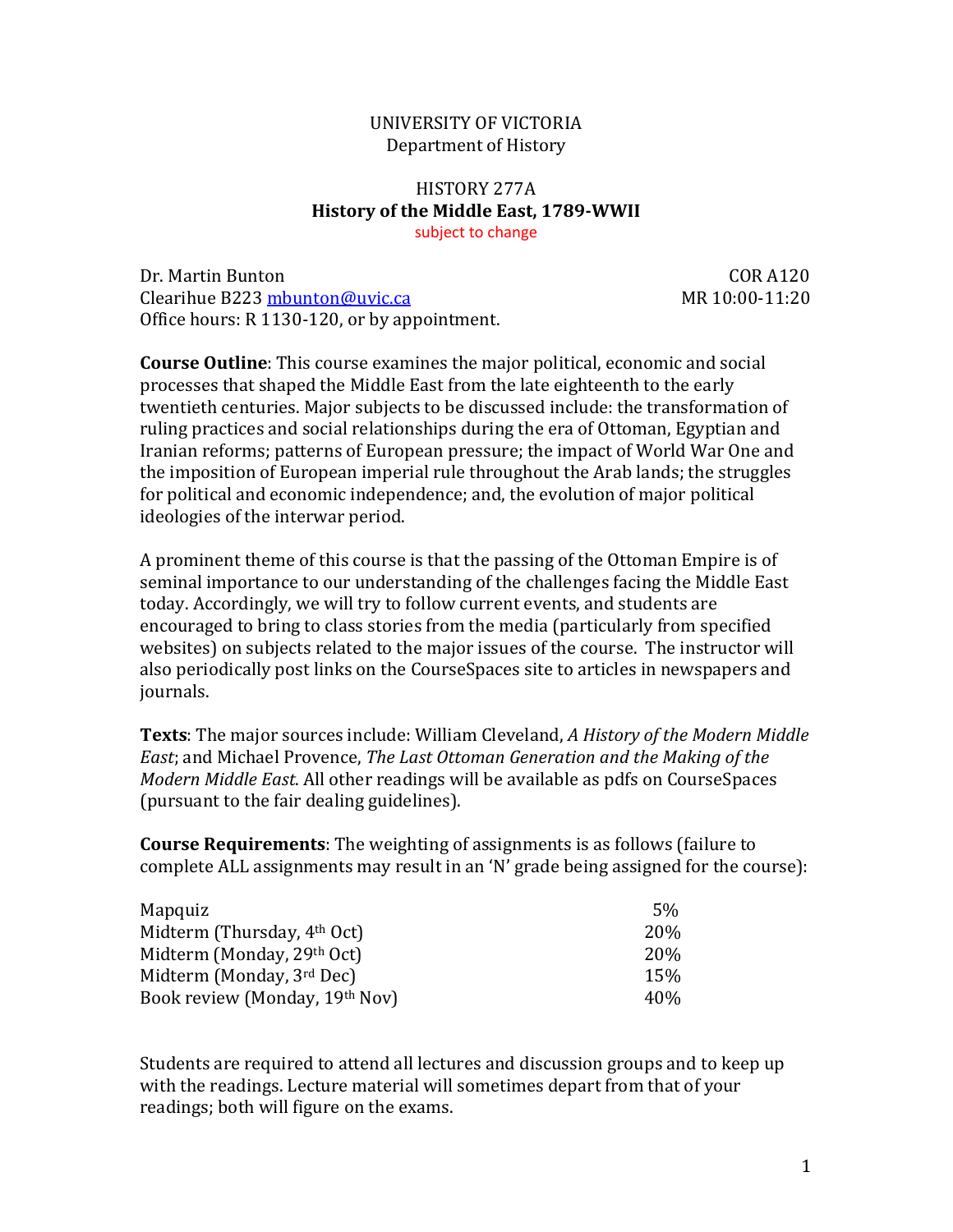## **Written Assignments**

Students are required to write a critical review of Michael Provence, *The Last Ottoman Generation and the Making of the Modern Middle East*.

*What am I looking for*? The aim of this assignment is to allow students to demonstrate the basic skills of the historian: recognizing the main problem or question that motivates an author and determining why it is historically significant; understanding how an author's argument is constructed and detecting possible biases; locating the context from which an author is writing; reading a variety of sources and weighing the evidence with care; constructing an argument and supporting it with proper citation of references. All papers must refer to other sources (e.g. book reviews, journal articles, etc.) and *these must be properly cited in footnotes and a bibliography*. To be sure, your own personal opinion will necessarily play a significant role in the writing of these essays, but you must maintain a certain objective standard. Your assertions need to be proved.

Your review should have a cohesive thesis. For an example of this kind of exercise, try consulting a number of reviews written in such journals as *The London Review of Books*, or *The New York Review of Books* (recent editions of which can be found on the open shelves in the library periodicals section, and also online). Be sure also to read the published reviews of *The Last Ottoman Generation*.

Your papers should be approx. 6-8 pages long (typed and double-spaced).

Date due: Monday, 19th November.

*Just to be clear…*

- Students are required to observe strict standards of academic integrity. The history department has the authority to enforce penalties for plagiarism or cheating of any kind. The department's official statement on plagiarism is readily available.
- In the interest of fairness to others, late papers will be penalised 2% per day (unless other arrangements are made).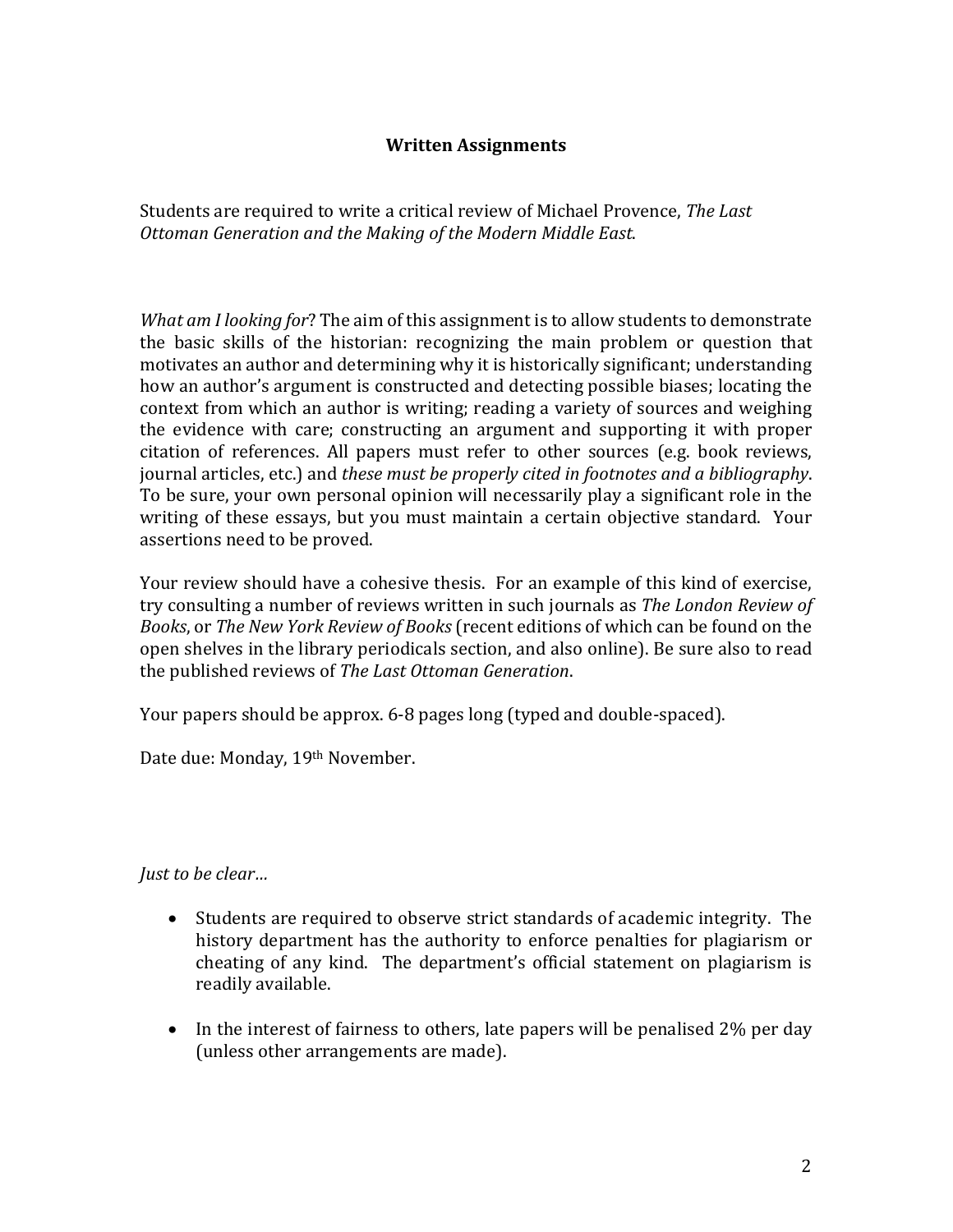## **Schedule of lecture topics:** (subject to slight changes)

A. Introductions

|           | (Readings: Provence, "Introduction")         |
|-----------|----------------------------------------------|
| Th Sept 6 | Course mechanics                             |
| M Sept 10 | Egypt from Muhammad Ali to Isma'il to Cromer |

- B. Egypt and Iran in the 19th century (*Readings: Cleveland, chapters 5,6,8*) Th Sept 13 Iran from Qajari rule to revolution M Sept 17 Map Quiz!
- C. The Ottoman Empire: From disintegration to transformation (*Readings: Cleveland, chapters 4,5,7,8; Provence, chapter 1*) Th Sept 20 Beginnings of Ottoman Reform
	-
	- M Sept 24 Tanzimat Reforms<br>Th Sept 27 Responses of Islan
	- Th Sept 27 Responses of Islamic society<br>M Oct 1 Era of the Young Turks Era of the Young Turks
	-
	- **Th Oct 4 Midterm #1**
- D. World War One, 1914-1923

(*Readings: Cleveland, chapter 9; Provence, chapters 2,3*)

- Th Oct 11 War Aims and Battles
- M Oct 15 Wartime Diplomacy and Proclamations
- Th Oct 18 End of the Ottoman Order
- M Oct 22 Colonies and Mandates
- Th Oct 25 Fighting the Settlement
- **M Oct 29 Midterm #2**
- E. Struggles for National Independence, 1923 to WW2

(*Readings: Cleveland, chapters 10-13; Provence, chapters 4-7*)

- Th Nov 1 Turkey (&Iran)
- M Nov 5 Iraq, Transjordan (&Saudi Arabia)
- Th Nov 8 Syria and Lebanon
- M Nov 19 Palestine, 1917-1936 (\*assignments due\*)
- Th Nov 22 Palestine, 1936-1948
- M Nov 26 Egypt
- Th Nov 29 The Mandate Inheritance
- **M Dec 3 Midterm #3**